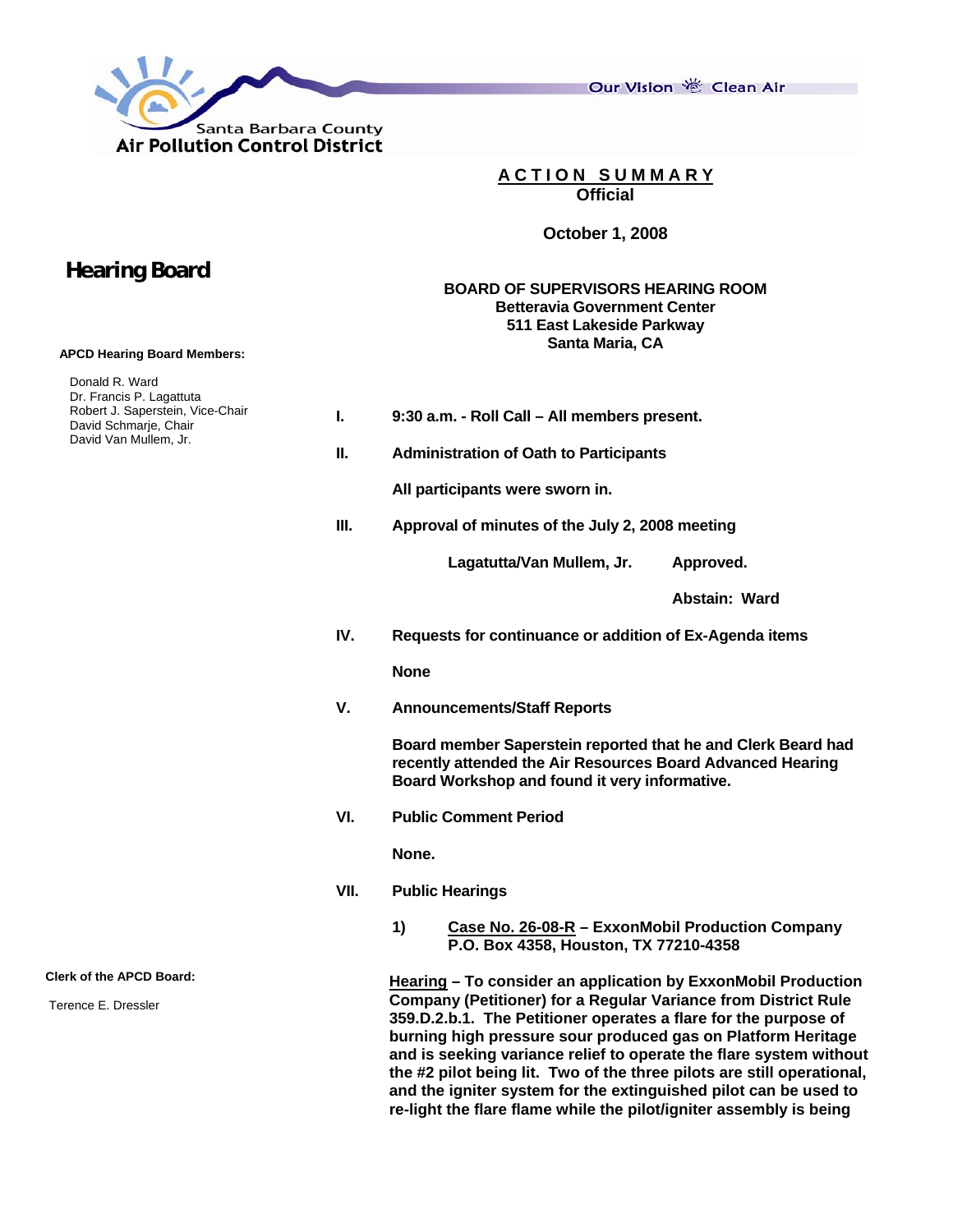**repaired. The granting of Petitioner's variance request will not result in excess pollutant emissions in that the #2 pilot remains plugged and not capable of emitting any air contaminants. On July 24, 2008 the Petitioner sought and was granted Interim Variance 25-08-I until October 19, 2008, or the date of decision of the Hearing Board on this application.** 

**Sandra Combe, Steve Shively, Justin Pace, and Jim Nedry appeared on behalf of the Petitioner; Craig Strommen represented the District; Jerry Czuleger acted as Counsel for the Hearing Board.** 

**Following testimony by the Petitioner and the District, the Hearing Board discussed the six findings as presented by the Petitioner.** 

| Van Mullem, Jr./Ward   | Six findings had been met.                                                                                                                                                                                                                                  |
|------------------------|-------------------------------------------------------------------------------------------------------------------------------------------------------------------------------------------------------------------------------------------------------------|
|                        | Unanimously agreed.                                                                                                                                                                                                                                         |
| <b>Ward/Saperstein</b> | <b>Granted a Regular Variance for the</b><br>period of October 1, 2008 through<br>April 30, 2009 with conditions as<br>specified in the Findings and Order<br>to include a statement that repairs<br>meet all compliance requirements by<br>April 30, 2009. |

 **Unanimously approved.** 

**VIII. Administrative Agenda - Receive and File:** 

**The following Emergency, Interim, and 90-Day Variance Orders have been approved by the Air Pollution Control District Hearing Board. These orders are available for inspection and reproduction at the Office of the Air Pollution Control District:** 

 **A-1) Case No. 18-08-E –City of Lompoc Wastewater Treatment Plant 1801 W. Central Avenue, Lompoc, CA 93438** 

**On June 19, 2008 Hearing Board Chair David Schmarje approved an Emergency Variance providing variance protection to the Petitioner from the requirements of District Rule 206, Condition 2.f of Permit to Operate 8691 due to a small volume of digester gas being emitted into the atmosphere during the replacement of a corroded digester pipe for a 1 hour period between June 23-34, 2008 at the Lompoc Wastewater Treatment Plant.** 

 **A-2) Case No.19-08-I – WM Bolthouse Farms, Inc. 7200 East Brundage Lane, Bakersfield, CA 93307-3016** 

 **On July 16, 2008 Hearing Board member David Van Mullem, Jr. approved an Interim Variance providing variance protection to the Petitioner from the requirements of District Rules 333 and 206, Condition 9.C.1.(a)(i) and (ii) of Part 70/Permit to Operate 11387 due to two natural gas fired engines exceeding allowable NOx and CO emission limits on WM Bolthouse Farms, Cuyama, CA for the period of June 26, 2008 through August 12, 2008, the scheduled date for consideration of 90-Day Variance 20-08-N.** 

 **A-3) Case No. 20-08-N– WM Bolthouse Farms, Inc. 7200 East Brundage Lane, Bakersfield, CA 93307-3016**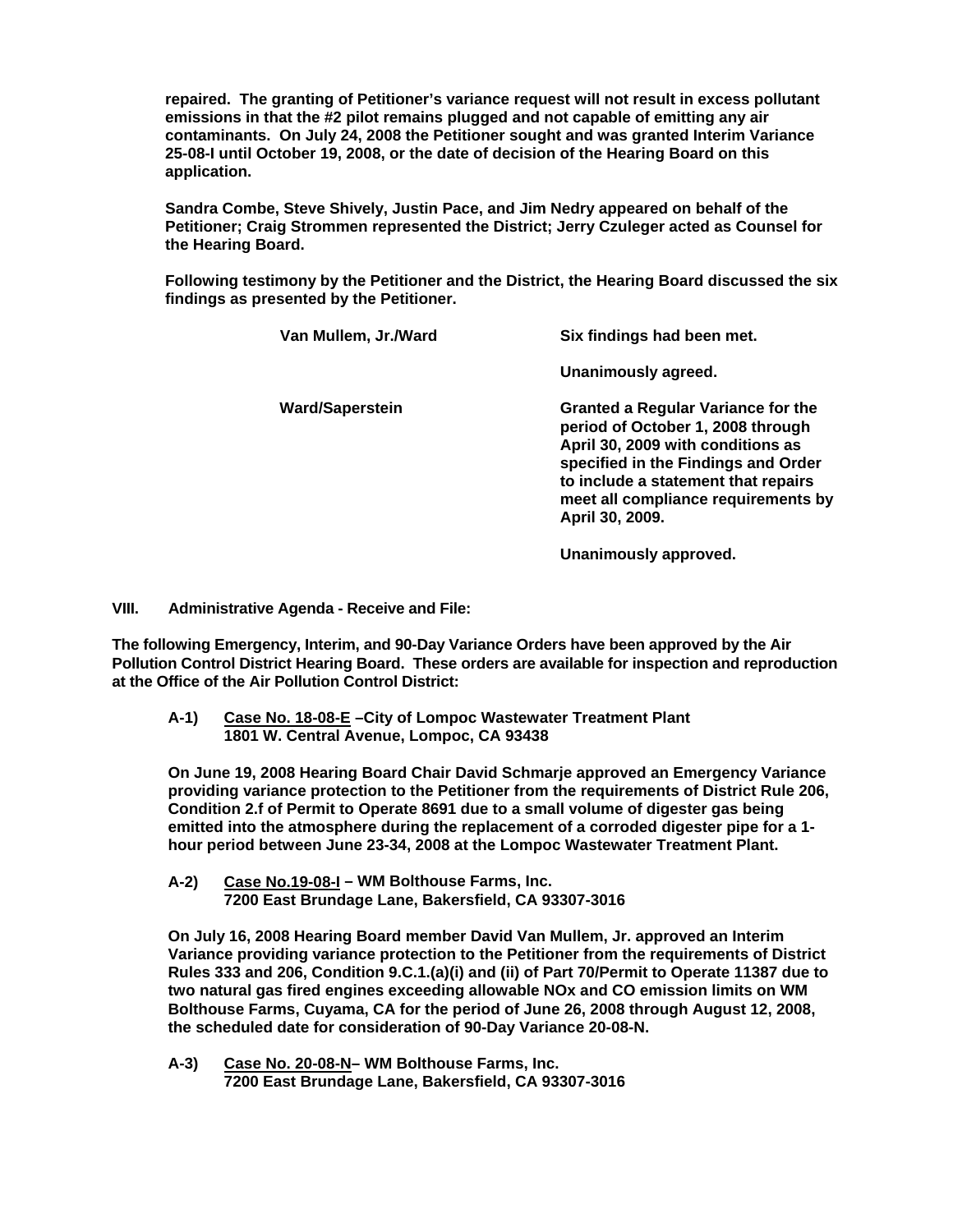**On August 12, 2008 Hearing Board member David Van Mullem, Jr. approved a 90-Day Variance providing variance protection to the Petitioner from the requirements of District Rules 333 and 206, Condition 9.C.1.(a)(i) and (ii) of Part 70/Permit to Operate 11387 due to two natural gas fired engines exceeding allowable NOx and CO emission limits on WM Bolthouse Farms, Cuyama, CA for the period of August 12, 2008 through November 9, 2008, or the date electrification of the engines is complete, whichever occurs first.** 

 **A-4) Case No. 21-08-E– BreitBurn Energy Company 1555 Orcutt Hill Road, Orcutt, CA 93455** 

 **On June 30, 2008 Hearing Board member David Van Mullem, Jr. approved an Emergency Variance providing variance protection to the Petitioner from the requirements of District Rule 325.D.1.a and Rule 206, Conditions 9.C.2 and 9.C.3 and C.7 of Permits to Operate 8240 and 8502 and Condition 9.C.3 of Permits to Operate 11909 and 11982 due to the lack of an operative vapor recovery system while installing new electrical accounting meters at the Newlove and Pinal tank batteries for the period of July 1, 2008 through July 7, 2008.** 

 **(A-5) Case No. 22-08-E – ExxonMobil Production Company P.O. Box 4358, Houston, TX 77210-4358** 

 **On July 9, 2008 Hearing Board member David Van Mullem, Jr. approved an Emergency Variance providing variance protection to the Petitioner from the requirements of District Rule 359.D.2.b.1 of Part 70/Permit to Operate 9102 as a result of inability to relight #2 pilot light/igniter assembly on Platform Heritage for the period of July 7, 2008 through July 21, 2008.** 

 **(A-6) Case No. 23-08-E – ExxonMobil Production Company P.O. Box 4358, Houston, TX 77210-4358** 

 **On July 9, 2008 Hearing Board member David Van Mullem, Jr. approved an Emergency Variance providing variance protection to the Petitioner from the requirements of District Rule 206, Condition 9.C.1(a)(i), 9.C.1(b)(ii), 9.C.1(b)(vi), 9.C.2(a), 9.C.2(b)(iii) and (iv), 9.C.2(c)(i), (iv), (v), and 9.C.8(a)(i) of Part 70/Permit to Operate 5651, and Rule 359.D.2.b.a, 1, 2, and 3 due to excess emissions as a result of loss of power to the Cogeneration Power Plant at the Las Flores Canyon Oil and Gas Treating Facilities during the "Gap Fire" for the period of July 4, 2008 through July 18, 2008.** 

 **A-7) Case No. 24-08-E – Santa Barbara City Fire Department 925 De La Vina Street, Santa Barbara, CA 93101** 

 **On July 10, 2008 Hearing Board member David Van Mullem, Jr. approved an Emergency Variance providing variance protection to the Petitioner from the requirements of District 313.B while conducting firefighting training on a "No Burn Day" by setting small fires inside a house scheduled for demolition at 514 Bath Street on July 11, 2008.** 

 **A-8) Case No. 25-08-I – ExxonMobil Production Company P.O. Box 4358, Houston, TX 77210-4358** 

**On July 24, 2008 Hearing Board member Dr. Francis Lagattuta approved an Interim Variance providing variance protection to the Petitioner from the requirements of District Rule 359.D.2.b.1 of Part 70/Permit to Operate 9102 due to a faulty #2 pilot light/igniter assembly which is one of three pilots of the flare system on Platform Heritage for the period of July 22, 2008 through October 19, 2008, or the date of decision of the Hearing Board on the application for Regular Variance 26-08-R, whichever occurs first.** 

**A-9) Case No. 27-08-E – Plains Exploration & Production Company**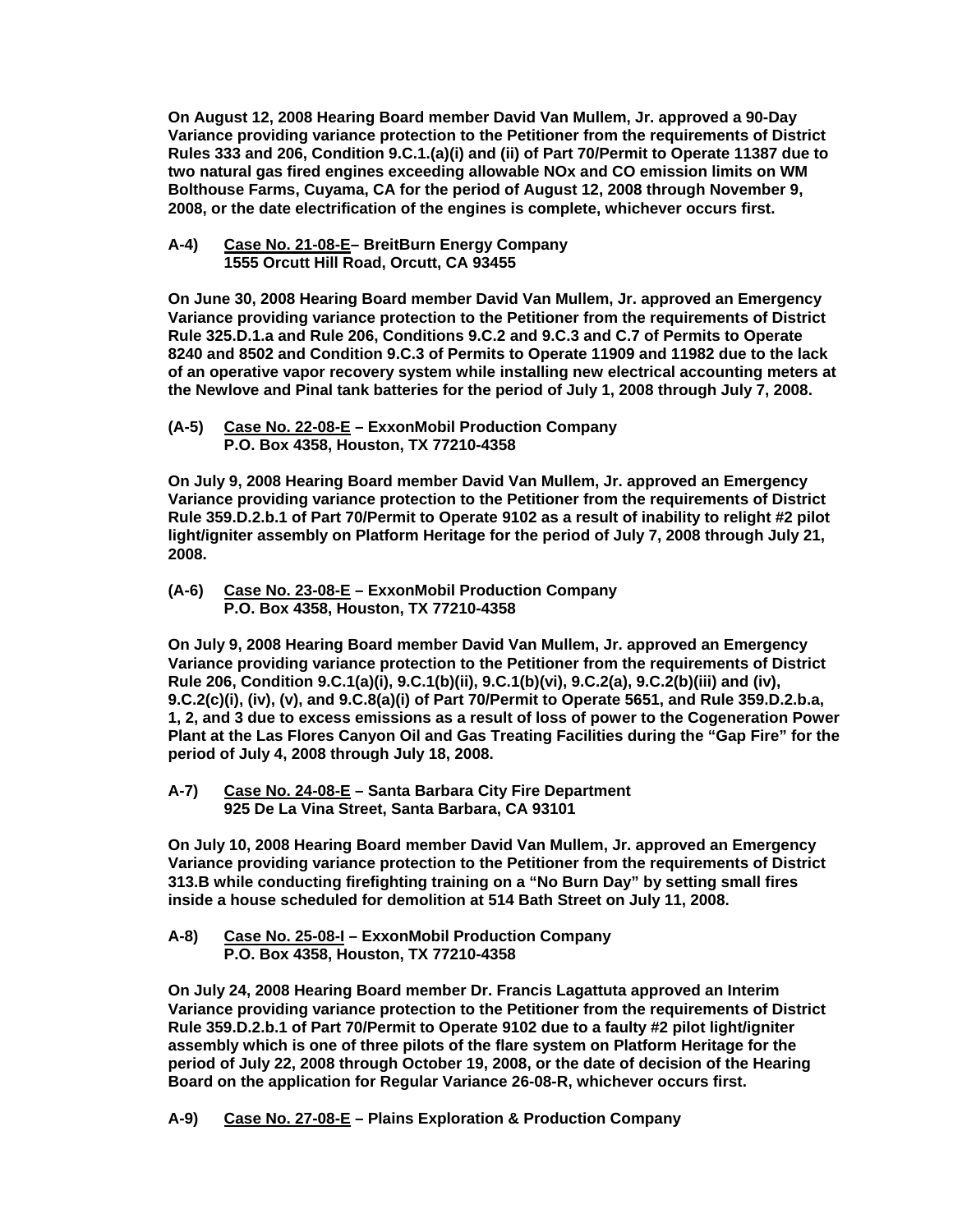**201 S. Broadway, Orcutt, CA 93455** 

**On July 28, 2008 Hearing Board member Donald Ward approved an Emergency Variance providing variance protection to the Petitioner from the requirements of District Rule 206, Conditions 9.C.15 and 9.C.16 of Part 70/Permit to Operate 9106 and Condition 9.C.31 of Part 70/Permit to Operate 6708 due to the failure of the Daniel Industries 500 Gas Chromatograph H2S analyzer on Platform Irene for the period of July 29, 2008 through August 28, 2008.** 

**A-10) Case No. 28-08-E – Greka Oil and Gas, Inc. 6527 Dominion Road, Santa Maria, CA 93454** 

**On July 31, 2008 Hearing Board member Donald Ward approved an Emergency Variance providing variance protection to the Petitioner from the requirements of District Rule 325 of Permit to Operate 8219 due to damaged piston and rings on the tank battery which serves the vapor recovery system at the Battles Lease for the period of July 30, 2008 through August 13, 2008.** 

**A-11) Case No. 29-08-E – WM Bolthouse Farms Inc. 7200 East Brundage Lane, Bakersfield, CA 93307-3016** 

**A Petition was filed on July 31, 2008 and withdrawn on August 4, 2008.** 

**A-12) Case No. 30-08-E – BE Conway Energy, Inc. P.O. Box 2050, Orcutt, CA 93457** 

**On August 15, 2008 Hearing Board Chair David Schmarje approved an Emergency Variance providing variance protection to the Petitioner from the requirements of District Rule 325.D.1 of Permit to Operate 8212-R7 due to excess ROC emissions while the wastewater tank connected to the vapor recovery system is repaired at the Magenheimer Lease in the Cat Canyon Field for the period of August 19, 2008 through September 2, 2008.** 

**A-13) Case No. 31-08-N – University of California Santa Barbara (UCSB) Santa Barbara, CA 93106** 

**On September 11, 2008 Hearing Board Vice-Chair Robert Saperstein approved a 90-Day Variance providing variance protection to the Petitioner from the requirements of District Rule 206, and the State Air Toxics Control Measure (ATCM) for Stationary Diesel Engines due to the use of standby diesel generators as "prime" engines during an interruption of grid power for the installation of a power upgrade to the UCSB campus for the period of September 14, 2008 to September 16, 2008.** 

**A-14) Case No. 32-08-E – ExxonMobil Production Company P.O. Box 4358, Houston, TX 77210-4358** 

**On September 9, 2008 Hearing Board member David Van Mullem, Jr. approved an Emergency Variance providing variance protection to the Petitioner from the requirements of District Rule 206, Condition 9.C.15 of Permit to Operate 5651 due to a hole in the sample**  line connected to the SO<sub>2</sub> analyzer which in turn yielded erroneous SO<sub>2</sub> readings from the **Waste Gas Incinerator at the Santa Ynez Las Flores Canyon Oil and Gas Treating Facilities for the period of September 8, 2008 through October 7, 2008.** 

Ward/Saperstein **Ward/Saperstein Received and filed.**